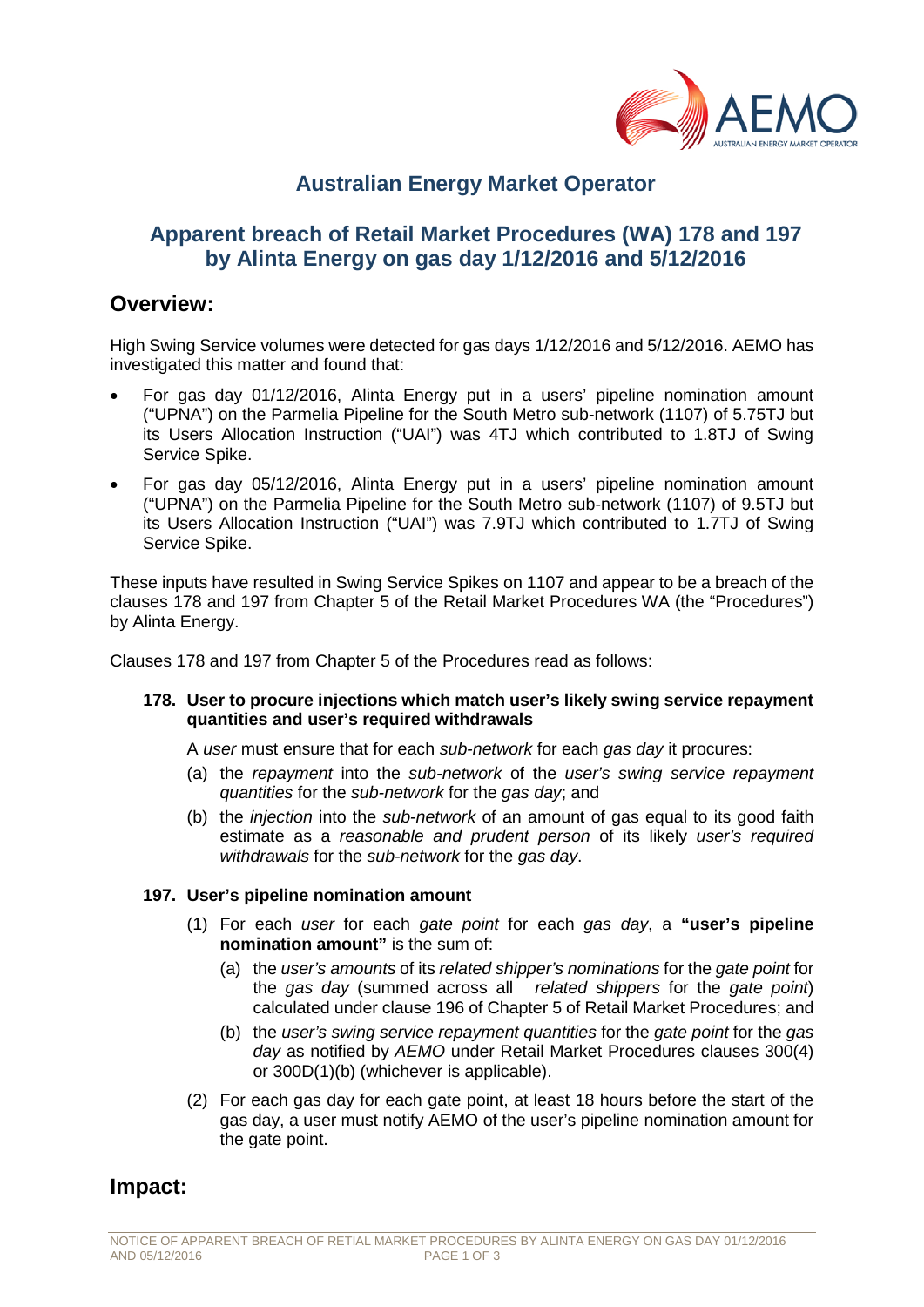Alinta Energy's actions appear to have contributed to Swing Service Spikes on 1107 of 1.8TJ for gas day 01/12/2016 and 1.7TJ for gas day 05/12/2016.

# **Resolution:**

Alinta Energy agrees that the Swing Service Spike for gas day 01/12/2016 was caused by duplicate UAI files being submitted to Gas Retail Market System (GRMS) simultaneously. As the latest file being processed was incorrect, this caused the mismatch between the UAI and UPNA.

For the Swing Service Spike for gas day 05/12/2016, Alinta Energy submitted the intraday nomination files correctly and in a timely manner (on 05/12/2016 around 10.58pm AEST). However the files were not acknowledged at the time of submission and were not processed until 11.01am on 06/12/2016. This is due to an issue from the patching activity carried out by AEMO on 05/12/2016 between 5.15pm and 8.15pm AEST. This has caused a failure in participant logging into the GRMS FTP server without the domain name. This issue was fixed around 11am AEST on 06/12/2016.

# **Proposed Further Actions:**

Alinta is going to review the internal process to understand why duplicate files were created and submitted simultaneously to GRMS to avoid reoccurrence. In addition to that, Alinta is going to ensure that the submitted files are acknowledged successfully with no errors and report any issues to AEMO in the future.

AEMO has updated the process to test the login to ensure that there is no issue connecting to the GRMS FTP after a patching activity.

# **Invitation for submissions:**

Before determining whether any further action is required, AEMO invites written submissions from participants as to:

- the effect that this incident has on their operations, and
- their view with regard to the determination, if any, AEMO should make under clause 329 of the Procedures in respect of the apparent breaches of the Retail Market Procedures.

Submissions are requested by no later than 5:00pm (AEST) **Friday 17 February 2017**. Submissions should be sent by e-mail to [rmo@aemo.com.au.](mailto:rmo@aemo.com.au)

Alternatively, submissions can be sent by post to AEMO at:

Chin Chan  $AEMO$ GPO Box 2008 Melbourne VIC 3001

If you have any questions regarding this matter, please contact Carol Poon on (03) 9609 8509.

### *Chin Chan Group Manager – Market Management*